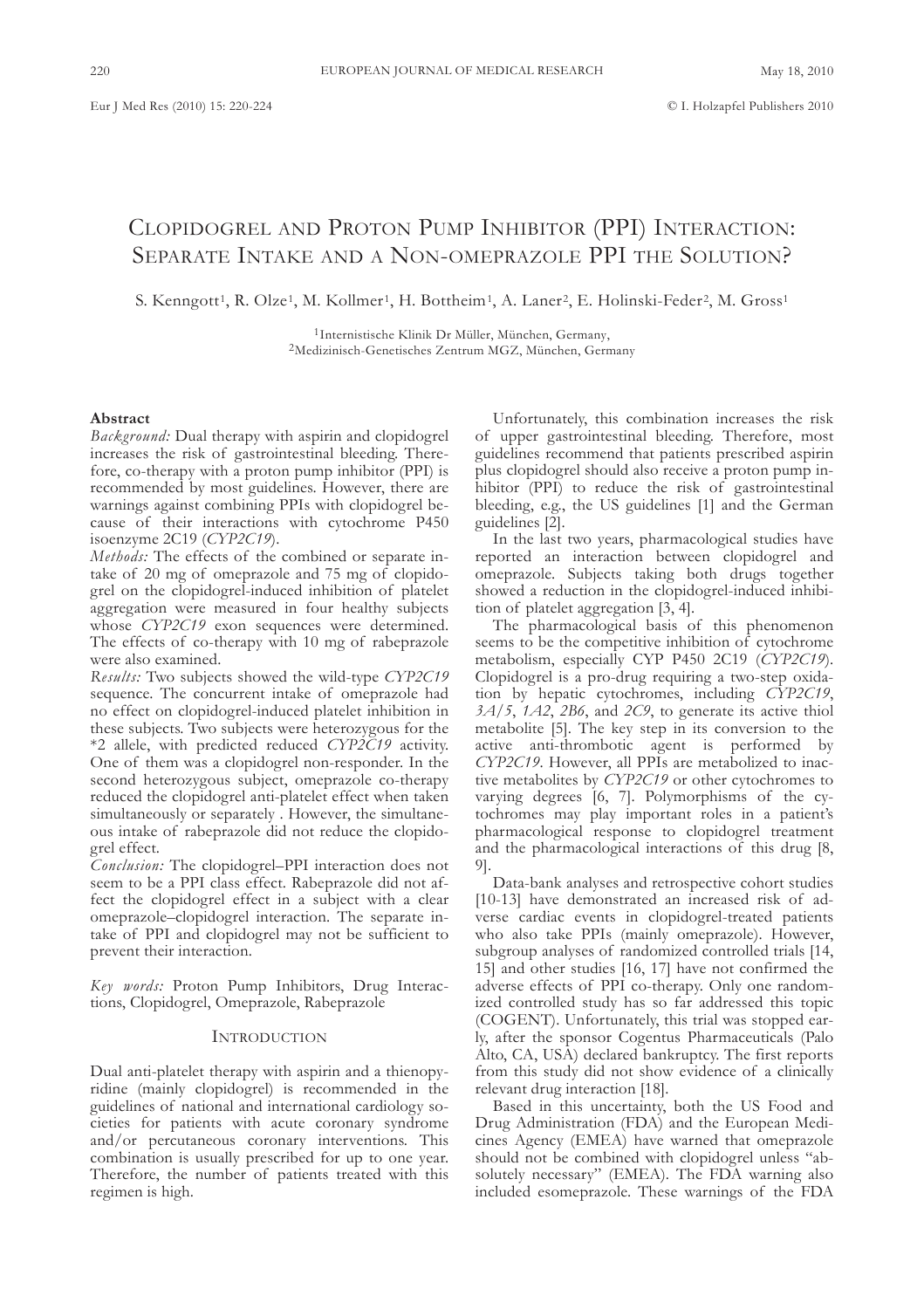and EMEa do not resolve, but indeed increase the problem for physicians treating patients who require dual therapies.

based on their mode of action via the irreversible inhibition of platelet and parietal cell functions, both clopidogrel and PPI are very potent and long-acting drugs. The active metabolite of clopidogrel irreversibly inhibits the platelet adenosine diphosphate (ADP)  $P_2Y_{12}$  receptor through an inactivating disulfide bond, whereas PPIs irreversibly inhibit the proton pumps of parietal cells. However, the plasma half lives of both clopidogrel and PPIs are less than two hours. Therefore, several authors have recommended that the intake of the two drugs be separated to reduce the risk of their interaction [19, 20]. However, no data have yet been published on the efficacy of this regimen in preventing the clinically relevant interaction of PPI and clopidogrel.

Other recommendations have suggested the prescription of a PPI other than omeprazole in combination with clopidogrel [21, 22]. However, few data are so far available on the differences between various PPIs in their potential interactions with clopidogrel activation. Pantoprazole [22-24] and esomeprazole [23, 24] but not lansoprazole [25] seem to have little or no pharmacological effect on the activation of clopidogrel.

We studied the effects of both the separation of omeprazole and clopidogrel intake on platelet inhibition and the use of the PPI rabeprazole in a co-therapy with clopidogrel in four subjects whose *CYP2C19* gene sequences were determined.

#### MatERIal and MEtHodS

## **SUBJECTS**

Four healthy volunteers were studied. The study was conducted in a manner consistent with ethical principles based on the Declaration of Helsinki. Written informed consent was obtained from all study participants before study entry.

# MEDICATION AND STUDY PROTOCOL

After the baseline (day 0) platelet function of all subjects was measured, 75 mg of clopidogrel was given in the morning before breakfast for seven days without an initial loading dose. On day 7, two hours after clopidogrel intake, a blood sample was drawn for the analysis of platelet function, and 20 mg of omeprazole (Antra MUPS, AstraZeneca GmbH, Wedel, Germany) was taken. For the next six days, 75 mg of clopidogrel and 20 mg of omeprazole were taken together before breakfast. After seven days of the combined intake of clopidogrel and omeprazole, another blood sample was taken two hours after the administration of the medication (day 14). For the next seven days, clopidogrel was taken before breakfast and omeprazole was taken before dinner (the intake of the two drugs was separated by 12 hours). A blood sample was taken in the morning after the separated intake of clopidogrel and omeprazole (day 21) for seven days. No omeprazole was taken in the evening of day 21. Starting day 22, the subjects took clopidogrel and 10

mg of rabeprazole together before breakfast. again, blood was drawn after seven days, two hours after the intake of the medication (day 28).

*Study endpoints:* Non-responders to clopidogrel were discharged from the study after the first week of clopidogrel intake. Subjects with no reduction in platelet inhibition in response to the co-therapy with clopidogrel and omeprazole were not investigated further.

#### **AGGREGOMETRY**

ADP-induced aggregometry is a widely used method of measuring responsiveness to clopidogrel. Wholeblood aggregation was determined with an impedance aggregometer (Multiplate Analyzer, Dynabyte GmbH, Munich, Germany). The system detects the change in electrical impedance attributed to the adhesion and aggregation of platelets on two independent pairs of silver-coated, highly conductive copper wires (length 3.2 mm) in the test cuvette. Therefore, two measurements are obtained as an internal control. For the analysis, 300 µL of whole blood anti-coagulated with hirudin  $(200 \text{ U/mL}, \text{Dynabyte GmbH})$  and 300 µL of 0.9% naCl was stirred at 37 °C for 3 min in a single-use test cuvette, and ADP (6.4  $\mu$ mol/L; Dynabyte GmbH) was added. Pipetting was performed with an attached electronic pipette. The increase in electrical impedance was recorded continuously for 6 min. The areas under the curves (AUC) of the aggregation tracings are expressed as the mean values of two independent determinations. The results measured with the Multiplate Analyzer were reproducible, with less than 6% variability [26]. The reference range of the test was 53–122 auC [u].

#### **GENOTYPING**

DNA was extracted from EDTA blood using the FlexiGene DNA isolation kit (Qiagen, Hilden, Germany). All nine coding exons and the flanking regions of the *CYP2C19* gene (GenBank: NT\_030059.13) were amplified with a standard PCR, and analysed by direct DNA sequencing with BigDye v1.1 on an ABI Prism 3130 Avant XL (Applied Biosystems, Foster City, CA, USA). To describe the mutations, we applied the nomenclature used by the CYPalleles data base (http://www.cypalleles.ki.se; GenBank M61854.1). The primer sequences are available upon request. The gene sequences were analysed with the software Mutation Surveyor V3.10 (Softgenetics LLC, State College, PA, USA).

### **RESULTS**

Two subjects were found to carry the wild-type allele (allele  $*1$ ) of *CYP2C19* (subject #1 and #2). The other two subjects (#3 and #4) were heterozygous for the mutations c.681G>A; p.Pro227Pro, and thus carried the alleles  $*1/*2$  (Table 1). No other reduced-function *CYP2C19* allele was observed in this study group. Reduced *CYP2C19* function was predicted for the subjects with the *CYP2C19* wt/\*2 genotype [8, 9].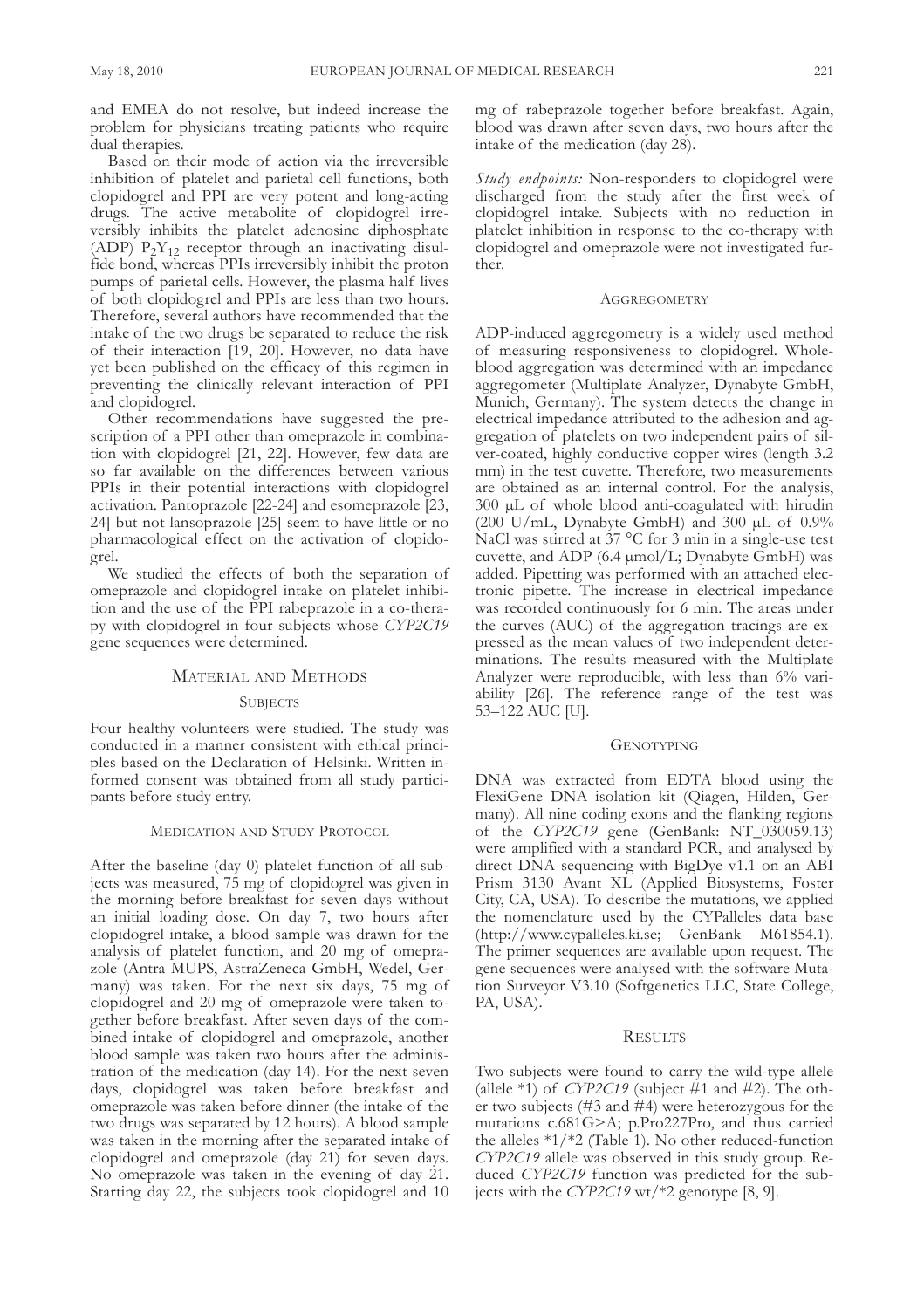| Subject        | <b>Sex</b> | Age | CYP2C19 alleles | Predicted CYP2C19 function |  |
|----------------|------------|-----|-----------------|----------------------------|--|
|                | male       | 58  | wt/wt           | normal                     |  |
| 2              | male       | 51  | wt/wt           | normal                     |  |
| 3              | female     | 28  | $wt/*2$         | reduced                    |  |
| $\overline{4}$ | female     | 32  | $wt/*2$         | reduced                    |  |

*Table 1.* Subject characteristics and *CYP2C19* allele status

*Table* 2. ADP-induced platelet aggregation in four subjects treated with clopidogrel with and without PPI co-therapy. The reference range of the test was  $53-122$  U.

Clopidogrel intake inhibits adP-induced platelet aggregation in subjects showing the expected clopidogrel effect. normal platelet function under clopidogrel mono-therapy represents a non-responder status. the normalization of platelet function by co-therapy with clopidogrel and PPI after platelet function is inhibited by clopidogrel mono-therapy indicates a pharmacologically relevant drug interaction.

| Medication                                              | <b>Subjects</b>   |                   |                |                   |  |  |
|---------------------------------------------------------|-------------------|-------------------|----------------|-------------------|--|--|
|                                                         | $\#1$ (wt/wt)     | #2(wt/wt)         | #3 (wt/ $*2$ ) | #4 (wt/ $*2$ )    |  |  |
| baseline<br>$(\text{day } 0)$                           | normal<br>85 U    | normal<br>79 U    | normal<br>89 U | normal<br>101 U   |  |  |
| clopidogrel mono-therapy<br>$(\text{day } 7)$           | inhibited<br>42 U | inhibited<br>16 U | normal<br>97 U | inhibited<br>31 U |  |  |
| clopidogrel and omeprazole<br>taken together (day 14)   | inhibited<br>44 U | inhibited<br>10 U | $n.s.*$        | normal<br>74 U    |  |  |
| clopidogrel and omeprazole<br>intake separated (day 21) | $n.s.*$           | $n.s.*$           | $n.s*$         | normal<br>67 U    |  |  |
| clopidogrel and rabeprazole<br>taken together (day 28)  | $n.s.*$           | $n.s.*$           | $n.s.*$        | inhibited<br>43 U |  |  |

\*n.s., not studied, according to protocol.



Fig. 1. ADP-induced platelet aggregation in four subjects treated with clopidogrel with and without PPI co-therapy. The reference range of the test was 53-122 U.

In subject #1, the baseline platelet function was normal. the clopidogrel-induced inhibition of platelet function was not influenced by the cotherapy with omeprazole (Table 2, Fig. 1). Therefore, according to the protocol, not further tests were performed.

In subject #2, the platelet function was inhibited by clopidogrel mono-therapy, and platelet function was normalized when clopidogrel and omeprazole were taken together (value  $\overline{58}$  U). Because the subject suffered from diarrhoea on days 5 and 6 of the combined intake (presumably viral enteritis), this part of the study was repeated after his recovery and no effect of omeprazole co-medication was observed on clopidogrel-induced platelet inhibition (10 U; data shown in Table 2).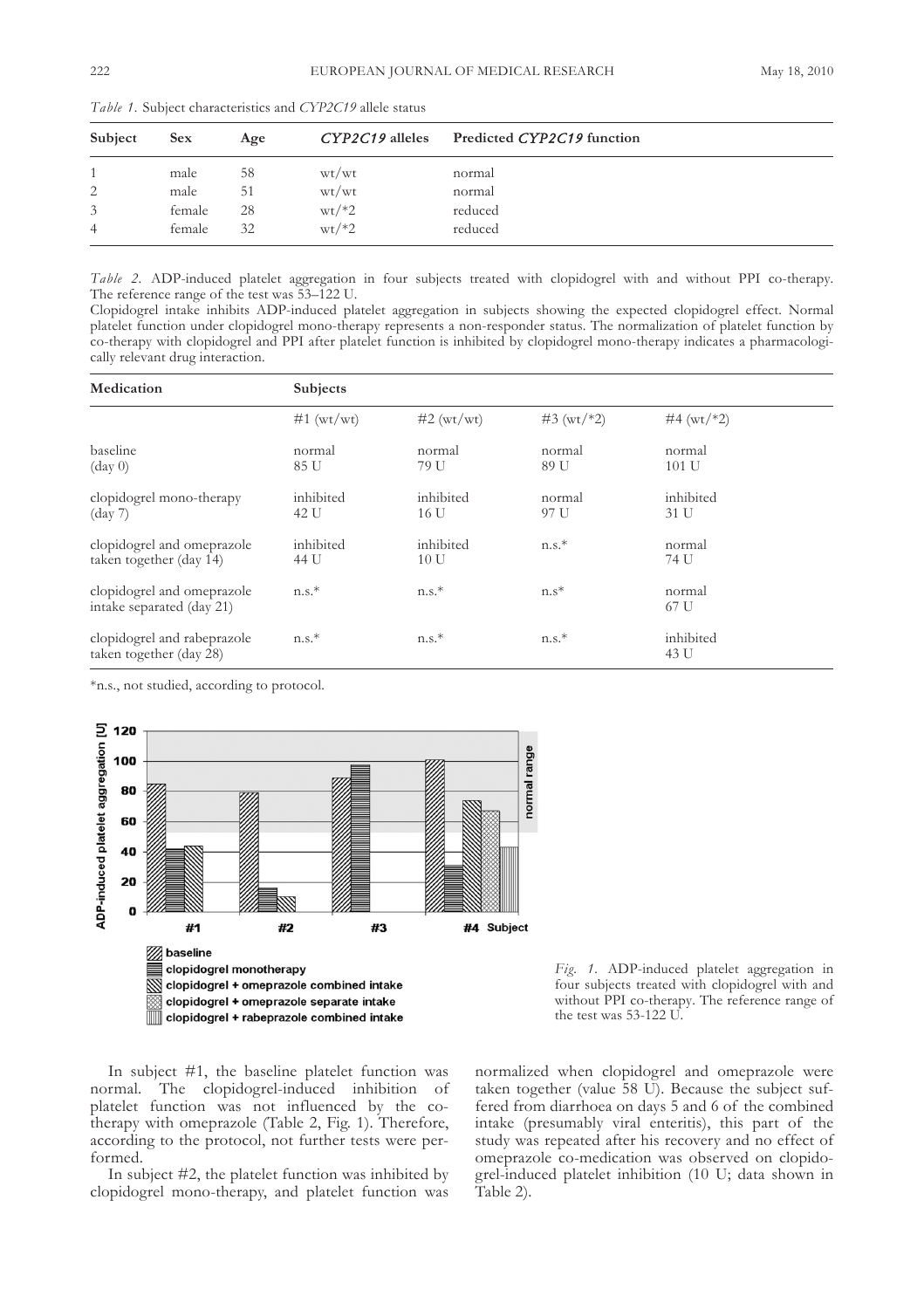Clopidogrel treatment did not the alter platelet function of subject #3, indicating a non-responder status. According to the protocol, no further tests were performed.

In subject #4, co-therapy with omeprazole and clopidogrel normalized platelet function, indicating a relevant drug interaction. This interaction was not abolished by separating the intake of the two drugs. However, when rabeprazole was taken together with clopidogrel, platelet aggregation was inhibited to the range observed during clopidogrel mono-therapy.

# **DISCUSSION**

Two of the four subjects  $(\#1 \text{ and } \#2)$  carried only the wild-type allele of *CYP2C19*. For both of them, cotherapy with 20 mg of omeprazole did not diminish the clopidogrel-induced inhibition of platelet aggregation, even when the drugs were taken simultaneously. The clopidogrel–PPI interaction may therefore affect only the subgroup of patients with genetic variants of *CYP2C19* and not the three quarters of the white European population who are homozygous for the wildtype *CYP2C19* allele [9].

The findings in subject  $#2$  suggest that an acute episode of diarrhoea may reduce the clopidogrel-induced inhibition of platelet aggregation. The most likely explanation is a reduction in gastrointestinal absorption of clopidogrel. Considering the high incidence of acute viral enteritis and the importance of dual antiplatelet therapy this phenomenon should be studied in more detail.

Subject #3 was a clopidogrel non-responder, although she carried one wild-type allele. because about 25% of the Caucasian population have the same *CYP2C19* allele status wt/\*2 [9], a large proportion of patients treated with clopidogrel may be non-responders. Therefore, it seems reasonable to test the clopidogrel-responder status of a patient who requires dual anti-platelet therapy rather than genotyping the patient.

Subject #4 revealed the most important findings. The clopidogrel–omeprazole interaction was observed in this patient with a predicted reduction in *CYP2C19* function. Co-therapy with 20 mg of omeprazole completely abolished the clopidogrel-induced inhibition of platelet aggregation. It is reasonable to assume that subjects with reduced *CYP2C19* function are at increased risk of this interaction. The interaction was not prevented by separating the intake of the two drugs by 12 hours (clopidogrel in the morning, omeprazole in the evening). However, the simultaneous intake of 10 mg of rabeprazole and clopidogrel did not alter the effect of clopidogrel on platelet function. although only demonstrated in one subject, this seems to indicate that the interaction between omeprazole and clopidogrel may not be a class effect of PPIs. This was also suggested by other studies [22-25].

Rabeprazole was chosen for this study because 10 mg of this PPI is as potent as 20 mg of omeprazole and more potent than 20 mg of pantoprazole in elevating the intragastric pH [27]. Conversely, plasma levels of rabeprazole after an intake of 10 mg are lower than those measured after an intake of 20 mg of omeprazole or 20 mg of pantoprazole (these doses are necessary for the prevention of peptic gastrointestinal ulcer), minimizing the risk of a drug interaction with clopidogrel [7].

although these observations require confirmation in much larger trials, they suggest that clopidogrel should not be combined with omeprazole but with other PPIs, such as rabeprazole, if PPI co-therapy is necessary in patients receiving clopidogrel therapy. This conclusion is consistent with the recommendations of the FDA and EMEA.

although the separation of the intake of clopidogrel and omeprazole did not affect the interaction in one subject, it is still reasonable to adopt this strategy because it may be beneficial in other subjects. The only possible disadvantage of such separated intake of the two medications is reduced compliance. Therefore, patients must be informed of the importance of taking the medications.

Considering the high prevalence of patients taking clopidogrel and aspirin and the need for gastroprotection, prospective randomized trials with clinical endpoints that examine the safest and most effective drug regimen are highly warranted and should be undertaken in the near future. Until more clinical data are published, the prescription of a non-omeprazole PPI and the separation of drug intake are preferable, although the effect of separating the intake of the drugs is unsubstantiated.

*Comment:* This study was not supported from any pharmaceutical company and performed without any financial support.

#### **REFERENCES**

- 1. Bhatt DL, Scheiman J, Abraham NS, Antman EM, Chan FK, Furberg CD, Johnson DA, Mahaffey KW, Quigley EM, Harrington Ra, bates ER, bridges CR, Eisenberg MJ, Ferrari Va, Hlatky Ma, kaul S, lindner JR, Moliterno DJ, Mukherjee D, Schofield RS, Rosenson RS, Stein JH, Weitz HH, Wesley DJ, American College of Cardiology Foundation Task Force on Clinical Expert Consensus Documents. ACCF/ACG/AHA 2008 Expert Consensus Document on Reducing the Gastrointestinal Risks of Antiplatelet Therapy and NSAID Use. J Am Coll Cardiol 2008 oct 28; 52(18): 1502-17.
- 2. Fischbach W, Malfertheiner P, Hoffmann JC, bolten W, bornschein J, götze o, Höhne W, kist M, koletzko S, Labenz J, Layer P, Miehlke S, Morgner A, Peitz U, Preiss J, Prinz C, Rosien U, Schmidt W, Schwarzer A, Suerbaum S, Timmer A, Treiber G, Vieth M. S3-guideline "helicobacter pylori and gastroduodenal ulcer disease" of the German society for digestive and metabolic diseases (DGVS) in cooperation with the German society for hygiene and microbiology, society for pediatric gastroenterology and nutrition e. V., German society for rheumatology. Z Gastroenterol. 2009 Dec; 47(12):1230-63.
- 3. Gilard M, Arnaud B, Le Gal G, Abgrall JF, Boschat J. Influence of omeprazol on the antiplatelet action of clopidogrel associated to aspirin. J Thromb Haemost. 2006 Nov;4(11):2508-9.
- 4. Gilard M, Arnaud B, Cornily JC, Le Gal G, Lacut K, Le Calvez G, Mansourati J, Mottier D, Abgrall JF, Boschat J. Influence of omeprazole on the antiplatelet action of clopidogrel associated with aspirin: the randomized, dou-